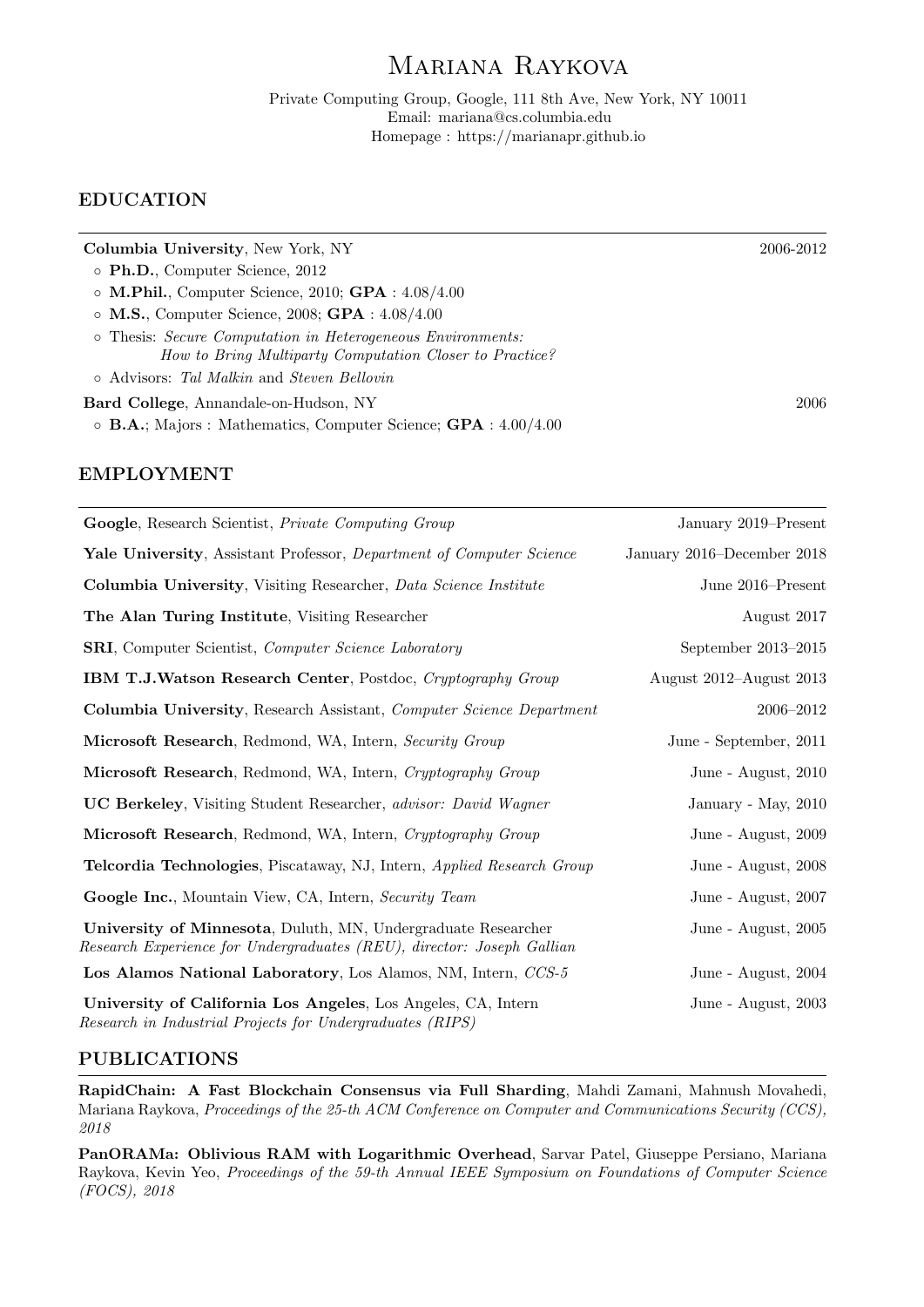A Simple Obfuscation Scheme for Pattern-Matching with Wildcards, Allison Bishop, Lucas Kowalczyk, Tal Malkin, Valerio Pastro, Mariana Raykova, Kevin Shi, Proceedings of the 38-th International Cryptology Conference (CRYPTO), 2018

Obfuscation from Polynomial Hardness: Beyond Decomposable Obfuscation, Yuan Kang, Chengyu Lin, Tal Malkin, Mariana Raykova, Proceedings of the 11-th Conference on Security and Cryptography for Networks (SCN), 2018

5Gen-C: Multi-input Functional Encryption and Program Obfuscation for Arithmetic Circuits, Alex J. Malozemoff, Brent Carmer, Mariana Raykova, Proceedings of the 24-th ACM Conference on Computer and Communications Security (CCS), 2017

Optimal-Rate Non-committing Encryption, Ran Canetti, Oxana Poburinnaya, Mariana Raykova, Proceedings of the  $23^{rd}$  Annual International Conference on the Theory and Applications of Cryptology and Information Security (ASIACRYPT) 2017

Privacy-Preserving Distributed Linear Regression on High-Dimensional Data, Adrià Gascón, Phillipp Schoppmann, Borja Balle, Mariana Raykova, Jack Doerner, Samee Zahur, David Evans, Proceedings of the 17<sup>th</sup> Privacy Enhancing Technologies Symposium (PETS), 2017

Multi-Input Inner-Product Functional Encryption from Pairings, Michel Abdalla, Romain Gay, Mariana Raykova, Hoeteck Wee, Proceedings of the the  $36<sup>th</sup>$  Annual International Conference on the Theory and Applications of Cryptographic Techniques (EUROCRYPT), 2017

Low-Leakage Secure Search for Boolean Expressions, Fernando Krell, Gabriela Ciocarlie, Ashish Gehani, Mariana Raykova, Proceedings of The Cryptographers' Track at the RSA Conference (CT-RSA) 2017

Adaptive Succinct Garbled RAM or: How To Delegate Your Database, Ran Canetti, Yilei Chen, Justin Holmgren, Mariana Raykova, *Proceedings of the* 14<sup>th</sup> Theory of Cryptography Conference (TCC-B), 2016

5Gen: A Framework for Prototyping Applications Using Multilinear Maps and Matrix Branching Programs, Kevin Lewi, Alex J. Malozemoff, Daniel Apon, Brent Carmer, Adam Foltzer, Daniel Wagner, David W. Archer, Dan Boneh, Jonathan Katz, Mariana Raykova, Proceedings of the 23<sup>rd</sup> ACM Conference on Computer and Communications Security (CCS), 2016

Pinocchio: Nearly Practical Verifiable Computation, Bryan Parno, Craig Gentry, Jon Howell, Mariana Raykova, Communications of the ACM, 59(2), 2016

Hiding secrets in software: a cryptographic approach to program obfuscation, Sanjam Garg, Craig Gentry, Shai Halevi, Mariana Raykova, Amit Sahai, Brent Waters, Communications of the ACM, 59(5), 2016

Candidate Indistinguishability Obfuscation and Functional Encryption for All Circuits, Sanjam Garg, Craig Gentry, Shai Halevi, Mariana Raykova, Amit Sahai, Brent Waters, SIAM Journal of Computing, 45(3), 2016

Revisiting Square-Root ORAM: Efficient Random Access in Multi-Party Computation, Samee Zahur, Xiao Wang, Mariana Raykova, Adrià Gascón, Jack Doerner, David Evans, Jonathan Katz Proceedings of the 37th IEEE Symposium on Security and Privacy, 2016

Decentralized Authorization and Privacy-Enhanced Routing for Information-Centric Networks, Mariana Raykova, Hasnain Lakhani, Hasanat Kazmi, Ashish Gehani, Proceedings of the Annual Computer Security Applications Conference (ACSAC), 2015

Zeroizing Without Low-level Zeroes: New Attacks on Multilinear Maps and Their Limitations, Jean-Sébastien Coron, Craig Gentry, Shai Halevi, Tancrède Lepoint, Hemanta K. Maji, Eric Miles, Mariana Raykova, Amit Sahai, Mehdi Tibouchi, Proceedings of the 35-th International Cryptology Conference (CRYPTO), 2015

Private Database Access With HE-over-ORAM Architecture, Craig Gentry, Shai Halevi, Charanjit Jutla, Mariana Raykova, Proceedings of the 13-th International Conference on Applied Cryptography and Network Security (ACNS), 2015

Semantically Secure Order-Revealing Encryption: Multi-Input Functional Encryption Without Obfuscation, Dan Boneh, Kevin Lewi, Mariana Raykova, Amit Sahai, Mark Zhandry, Joe Zimmerman, Proceedings of the  $34<sup>th</sup>$  Annual International Conference on the Theory and Applications of Cryptographic Techniques (EUROCRYPT), 2015

Outsourcing Private RAM Computation, Craig Gentry, Shai Halevi, Mariana Raykova, Daniel Wichs, Proceedings of the 55<sup>th</sup> IEEE Symposium on Foundations of Computer Science (FOCS), 2014

Garbled RAM Revisited, Craig Gentry, Shai Halevi, Steve Lu, Rafail Ostrovsky, Mariana Raykova, Daniel Wichs, Proceedings of the 33<sup>d</sup> Annual International Conference on the Theory and Applications of Cryptographic Techniques (EUROCRYPT), 2014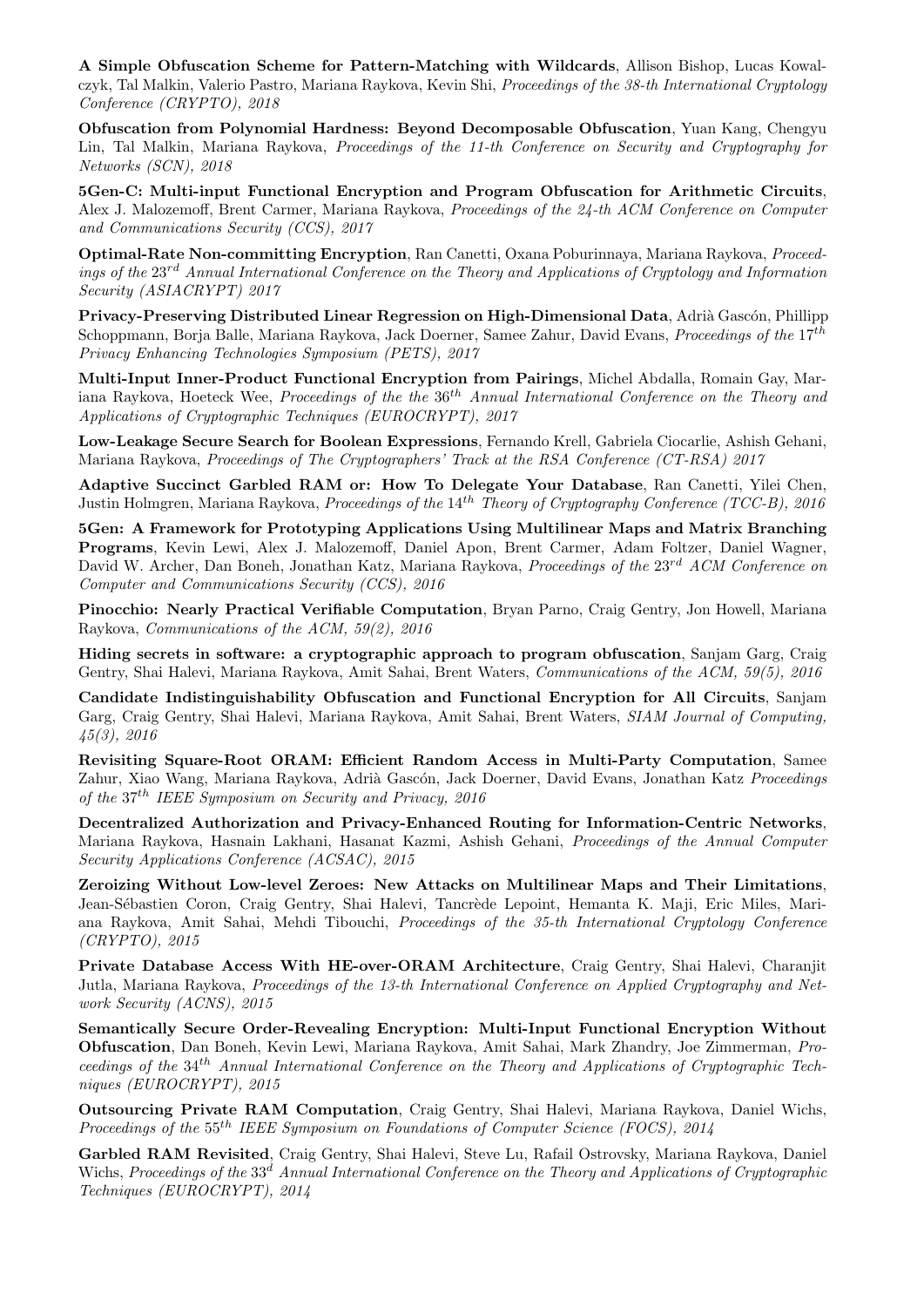Two-round secure MPC from Indistinguishability Obfuscation, Sanjam Garg, Craig Gentry, Shai Halevi, Mariana Raykova, Proceedings of the 11<sup>th</sup> Theory of Cryptography Conference (TCC), pp. 74-94 2014

Co-Location-Resistant Clouds, Yossi Azar, Seny Kamara, Ishai Menache, Mariana Raykova, Bruce Shepherd, Proceedings of the ACM Cloud Computing Security Workshop (CCSW), 2014

Scaling Private Set Intersection to Billion-Element Sets, Seny Kamara, Payman Mohassel, Mariana Raykova, Saeed Sadeghian, Proceedings of the 18th International Conference on Financial Cryptography and Data Security (FC), 2014

Candidate Indistinguishability Obfuscation and Functional Encryption for All Circuits, Sanjam Garg, Craig Gentry, Shai Halevi, Mariana Raykova, Amit Sahai, Brent Waters, Proceedings of the IEEE 54<sup>th</sup> Symposium of Foundations of Computer Science (FOCS), pp.40-49, 2013

Pinocchio: Nearly Practical Verifiable Computation, Bryan Parno, Craig Gentry, Jon Howell, Mariana Raykova, Proceedings of the 34<sup>th</sup> IEEE Symposium on Security and Privacy, pp.238-252, 2013, Best Paper Award

Quadratic Span Programs and Succinct NIZKs without PCPs, Rosario Gennaro, Craig Gentry, Bryan Parno, Mariana Raykova, Proceedings of the 32<sup>nd</sup> Annual International Conference on the Theory and Applications of Cryptographic Techniques (EUROCRYPT), pp.626-645, 2013

Optimizing ORAM and Using It Efficiently for Secure Computation, Craig Gentry, Kenny A. Goldman, Shai Halevi, Charanjit S. Jutla, Mariana Raykova, Daniel Wichs, Proceedings of the 13th Privacy Enhancing Technologies Symposium (PETS), pp.1-18, 2013

Adaptive and Concurrent Secure Computation from New Notions of Non-Malleability, Dana Dachman-Soled, Tal Malkin, Mariana Raykova, Muthuramakrishnan Venkitasubramaniam, Proceedings of the 19th International Conference on the Theory and Application of Cryptology and Information Security (ASI-ACRYPT), pp.316-336, 2013

Shroud: Enabling Private Access to Large-Scale Data in the Data Center, Jacob R. Lorch, James Mickens, Bryan Parno, Mariana Raykova, Joshua Schiffman, Proceedings of the 11th USENIX conference on File and Storage Technologies (FAST), pp.199-214, 2013

Parallel Homomorphic Encryption, Seny Kamara, Mariana Raykova, Workshop on Applied Homomorphic Cryptography (WAHC), pp. 213-225, 2013

Secure Computation for Heterogeneous Environments, Mariana Raykova, PhD Thesis, Columbia University, 2012

Secure Computation with Sublinear Amortized Work, Dov Gordon, Jonathan Katz, Vladimir Kolesnikov, Fernando Krell, Tal Malkin, Mariana Raykova, Yevgeniy Vahlis, Proceedings of the 19th ACM Conference on Computer and Communications Security (CCS), pp. 513-524, 2012

How to Delegate and Verify in Public: Verifiable Computation from Attribute-based Encryption, Bryan Parno, Mariana Raykova, Vinod Vaikuntanathan, Proceedings of the 9<sup>th</sup> Theory of Cryptography Conference (TCC), pp. 422-439, 2012

Privacy Enhanced Access Control for Outsourced Data Sharing, Mariana Raykova, Hang Zhao, Steven Bellovin, Proceedings of the 16th International Conference on Financial Cryptography and Data Security (FC), pp. 223-238, 2012

Efficient Robust Private Set Intersection, Dana Dachman-Soled, Tal Malkin, Mariana Raykova, Moti Yung, International Journal of Advancements in Computing Technology (IJACT), Vol. 2, No. 3, pp.289-303, 2012

Outsourcing Multi-Party Computation, Seny Kamara, Payman Mohassel, Mariana Raykova, Cryptology ePrint Archive: Report 2011/272, 2011

Secure Efficient Multiparty Computing of Multivariate Polynomials and Applications, Dana Dachman-Soled, Tal Malkin, Mariana Raykova, Moti Yung, Proceedings of the 9th International Conference Applied Cryptography and Network Security (ACNS), pp.130-146, 2011

Private Search in the Real World, Vasilis Pappas, Mariana Raykova, Binh Vo, Steven Bellovin, Tal Malkin, Proceedings of the 27th Annual Computer Security Applications Conference (ACSAC), pp.83-92, 2011

Amortized Sublinear Secure Multi Party Computation, Dov Gordon, Jonathan Katz, Vladimir Kolesnikov, Tal Malkin, Mariana Raykova, Yevgeniy Vahlis, Workshop on Cryptography and Security in Clouds, IBM Zurich, 2011

Secure Outsourced Computation in a Multi-Tenant Cloud, Seny Kamara, Mariana Raykova, Workshop on Cryptography and Security in Clouds, IBM Zurich, 2011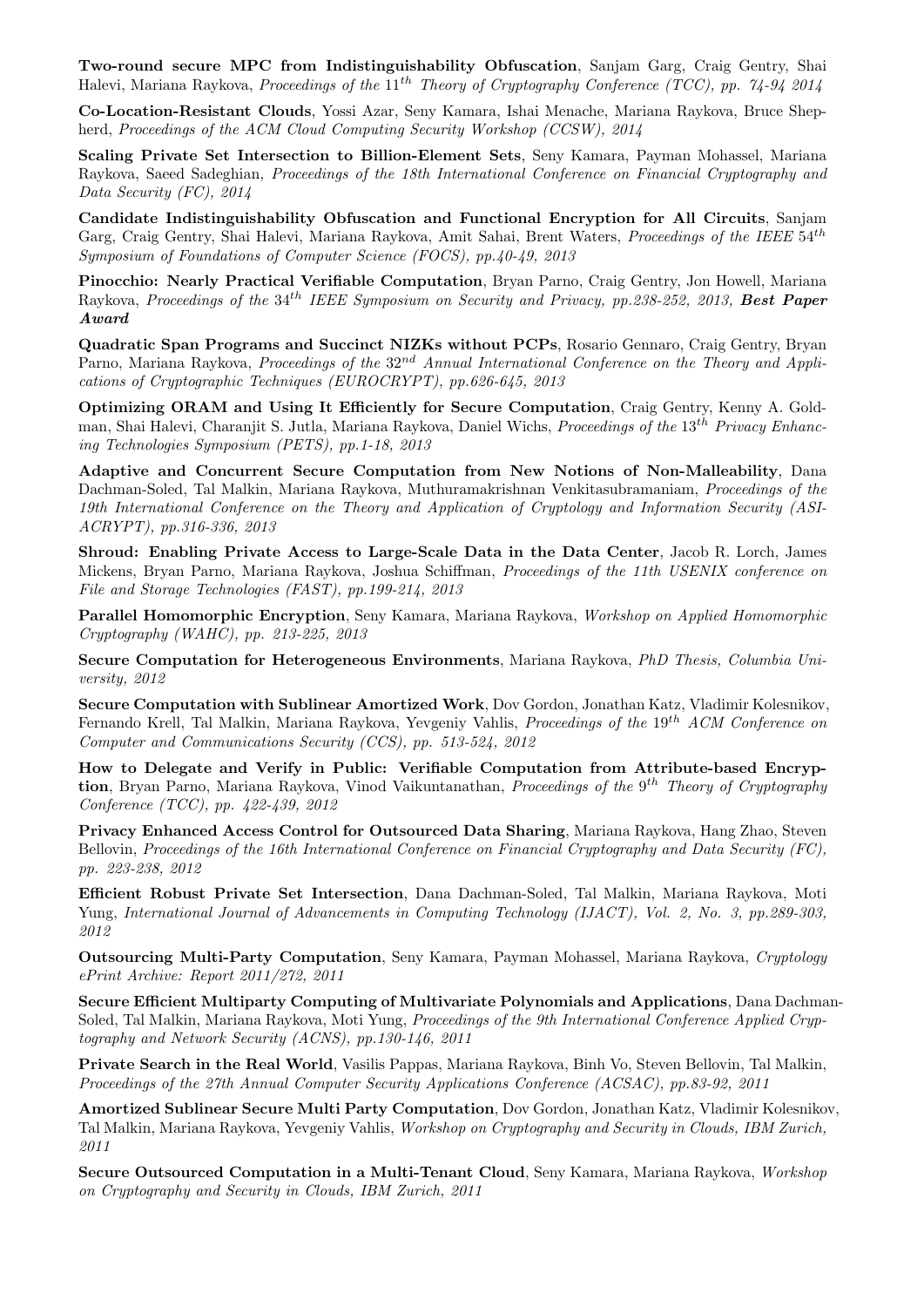Usable Secure Private Search, Mariana Raykova, Ang Cui, Binh Vo, Bin Liu, Tal Malkin, Steven M. Bellovin, Salvatore J. Stolfo, IEEE Security & Privacy, vol.10, issue 5, pp.53-60, 2012

Verifiable Remote Voting with Large Scale Coercion Resistance, Mariana Raykova, David Wagner, Technical Report CUCS-041-11, Columbia University, 2011

Secure Anonymous Database Search, Mariana Raykova, Binh Vo, Steven Bellovin, Tal Malkin, Proceedings of the 1<sup>st</sup> Cloud Computing Security Workshop (CCSW), pp.115-126, 2009

Efficient Robust Private Set Intersection, Dana Dachman-Soled, Tal Malkin, Mariana Raykova, Moti Yung, Proceedings of the 7th International Conference Applied Cryptography and Network Security (ACNS), pp. 125-142, 2009

The Zodiac Policy Subsystem: a Policy-Based Management System for a High-security MANET, Yuu-Heng Cheng, Scott Alexander, Alexander Poylisher, Mariana Raykova, Steven Bellovin, Proceedings of the 10th IEEE international Conference on Policies for Distributed Systems and Networks (POLICY), pp.174-177, 2009

PAR: Paying for Anonymous Routing, Elli Androulaki, Mariana Raykova, Shreyas Srivatsan, Angelos Stavrou, and Steven M. Bellovin, *Proceedings of the 8th International Symposium on Privacy Enhancing Tech*nologies Symposium (PETS), pp.219-236, 2008

RUST: A Retargetable Usability Testbed for Web Site Authentication Technologies, Maritza Johnson, Chaitanya Atreya, Adam Aviv, Mariana Raykova, Steven Bellovin, Gail Kaiser, Proceedings of the 1<sup>st</sup> Conference on Usability, Psychology, and Security (UPSEC), pp.11:1-11:7, 2008

Permutation Reconstruction from Minors, Mariana Raykova, Electronic Journal of Combinatorics, vol.13, issue 3, R66, 2006

Research Project on SHA1, Mariana Raykova, Senior Project, Bard College, 2006

Sequential Dynamical Systems, Mariana Raykova, Senior Project, Bard College, 2005

Image Correction, Mariana Raykova, Hayward Chan, Balint Felszeghy, Jiashen You, Final Report, RIPS, IPAM, UCLA, 2003

#### FUNDING and AWARDS

John and Samuel Bard Award in Medicine and Science, Bard College, May 2017

Google Faculty Award, \$64,977, February 2017

NSF CNS 1421102/1633282: TWC: Small: Collaborative: Computation and Access Control on Big Multiuser Data, \$320,941, August 2014 - July 2017

NSF CNS 1562888: TWC: Medium: Collaborative: New Protocols and Systems for RAM-Based Secure Computation, \$364,769, May 2016 - May 2019

NSF CNS 1565208: TWC: Large: Collaborative: Verifiable Hardware: Chips that Prove their Own Correctness, \$540,000, May 2016 - May 2021

DARPA SafeWare TA2 Contract No W911NF-15-C-0236: CONCEAL Cryptographic ObfuscatioN of CodE and ALgorithms, \$519,843, August 2015 - July 2019

DARPA Grant W911NF-16-1-0389: OSO: Optimizing and Strengthening Obfuscation, \$300,000, July 2016 - June 2019

#### PATENTS

Secure Computation Using a Server Module, Mariana Raykova, Seny Kamara, United States Patent and Trademark Office, Patent No.: US 8,539,220 B2, Sep 17, 2013

Counting Delegation Using Hidden Vector Encryption, Mariana Raykova, Seny Kamara, United States Patent and Trademark Office, Patent No.: US 8,370,621 B2, Feb 5, 2013

Secure Computing in Multi-Tenant Data Centers, Seny Kamara, Mariana Raykova, United States Patent and Trademark Office, Publication number: US 2012/0185946 A1, Jul 19, 2012

Polynomial Evaluation Delegation, Seny Kamara, Mariana Raykova, United States Patent and Trademark Office, Publication number: US 2012/0151205 A1, Jun 14, 2012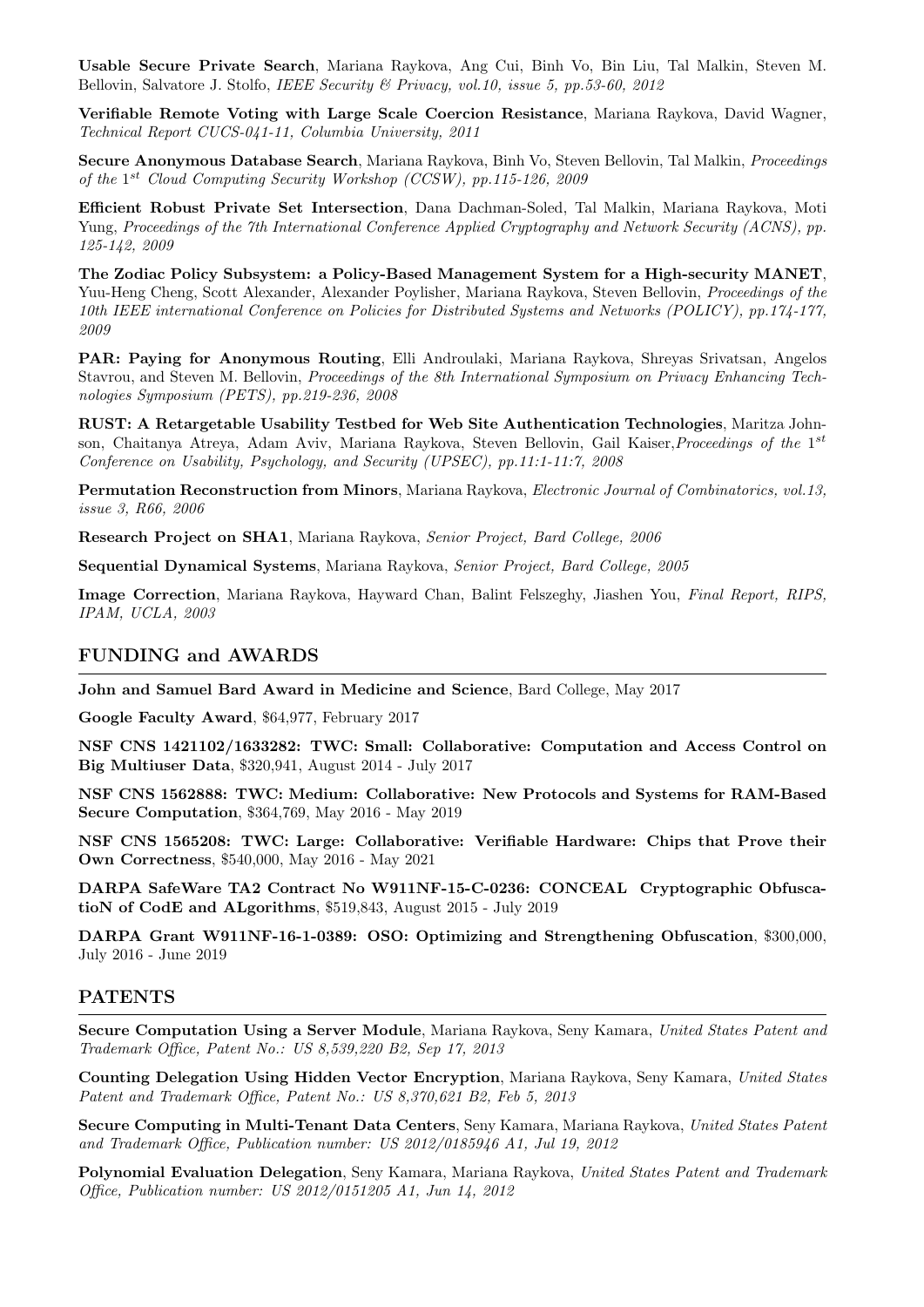### PROGRAM COMMITTEES

The 17th Theory of Cryptography Conference (TCC), Nuremberg, Germany, 2019 The 39th IACR International Cryptology Conference (CRYPTO), Santa Barbara, USA, 2019 The 36th International Conference on Machine Learning (ICML), Long Beach, USA, 2019 The 40th IEEE Symposium on Security and Privacy (S&P), San Francisco, USA, 2019 The 39th IEEE Symposium on Security and Privacy (S&P), San Francisco, USA, 2018 The 24th ACM Conference on Computer and Communications Security (CCS), Dallas, USA, 2017 The 15th IACR Theory of Cryptography Conference (TCC), Baltimore, USA, 2017 The 38th IEEE Symposium on Security and Privacy (S&P), San Jose, USA, 2017 The 38th ACM SIGPLAN Conference on Programming Language Design and Implementation (PLDI), External Review Committee, Barcelona, Spain, 2017 The ACM Cloud Computing Security Workshop (CCSW), Vienna, Austria, USA, 2016 The 36th IACR International Cryptology Conference (CRYPTO), Santa Barbara, USA, 2016 The 35th Annual International Conference on the Theory and Applications of Cryptographic Techniques (EU-ROCRYPT), Vienna, Austria, 2016 The ACM Cloud Computing Security Workshop (CCSW), Denver, Colorado, USA, 2015 The 35th IACR International Cryptology Conference (CRYPTO), Santa Barbara, USA, 2015 The 12th IACR Theory of Cryptography Conference (TCC), Warsaw, Poland, 2015 The 21st ACM Conference on Computer and Communications Security (CCS), Scottsdale, Arizona, USA, 2014 The ACM Cloud Computing Security Workshop (CCSW), Scottsdale, Arizona, USA, 2014

The 17th IACR International Conference on Practice and Theory of Public-Key Cryptography (PKC), Buenos Aires, Argentina, 2013

The ACM Cloud Computing Security Workshop (CCSW), Berlin, Germany, 2013

The ACM Cloud Computing Security Workshop (CCSW), Raleigh, USA, 2012

The 8th China International Conference on Information Security and Cryptology (INSCRYPT), Beijing, China, 2012

### ORGANIZATION AND ADVISORY ROLES

Organizing committee, Privacy Preserving Machine Learning (PPML) Workshop, co-hosted with NeurIPS, Montreal, 2018

Member of the United Nations Task Team on Privacy Preserving Technologies, 2018-Present

Organizing committee, DIMACS/MACS Workshop on Cryptography for the RAM Model of Computation, MIT, June, 2016

## TALKS

Invited Talk: Advanced Cryptography on the Way to Practice.

◦ Real World Cryptography (RWC), 2019

Research Talk: PanORAMa: Oblivious RAM with Logarithmic Overhead.

◦ Stanford University, May 2018

◦ NYC Crypto Day, October 2018

#### Invited Talk: Secure Computation with RAMs: Revisiting Square Root ORAM and Low Leakage Secure Boolean Queries

◦ Theory and Practice of Multi-Party Computation Workshops, Bristol, April 2017

◦ The Alan Turing Institute, London, August 2017

#### Invited Talk: Secure Computation: Why, How, When

◦ Private Multi-Party Machine Learning Workshop (PMPML), NIPS Barcelona, December 2016

Invited Talk: 5Gen: a framework for prototyping applications using multilinear maps and matrix branching programs

◦ White-Box Cryptography and Obfuscation Workshop, Santa Barbara, August, 2016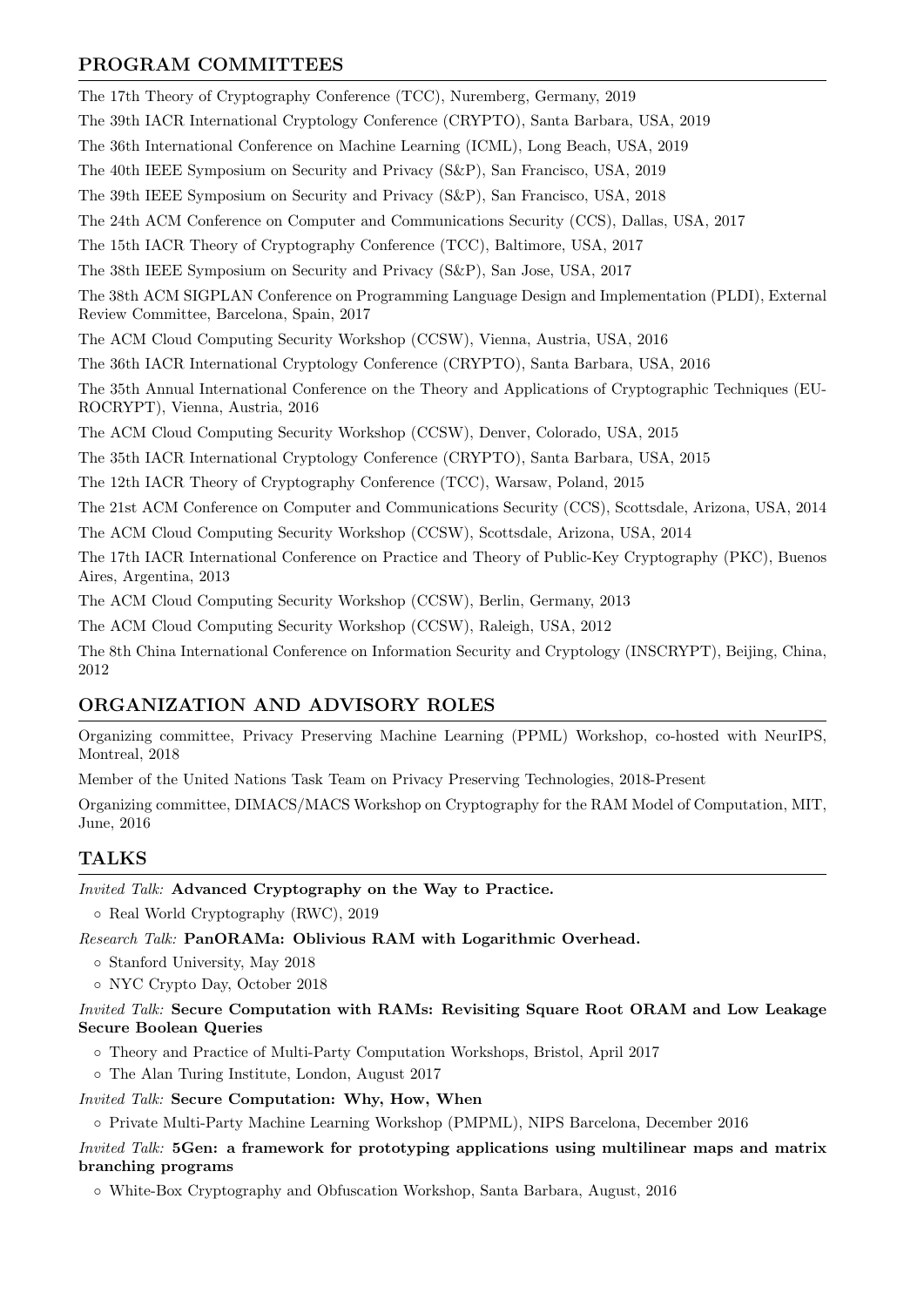◦ DIMACS/CEF Workshop on Cryptography and Software Obfuscation, Stanford University, November, 2016

#### Invited Talk: Succinct Adaptive Garbled RAM

- Simons Institute Cryptography Reunion Workshop, August, 2016
- New York Area Theory Day, April, 2016

Invited Talk: Secure Linear Regression on Vertically Partitioned Datasets

◦ DIMACS/MACS Workshop on Cryptography for the RAM Model of Computation, MIT, June, 2016

Conference Talk: Interesting Questions in Cryptography

◦ Grace Hopper Celebration of Women in Computing, October 8-10, 2014

Invited Talk: Candidate Indistinguishability Obfuscation and Functional Encryption for All Circuits

◦ 52nd Annual Allerton Conference on Communication, Control, and Computing, October 1-3, 2014

Workshop Talk: Secure Computation with Random Access Machines

◦ Workshop on Applied Multi-Party Computation, Microsoft Research Redmond, February 20-21, 2014

Research Talk: Candidate Indistinguishability Obfuscation and Functional Encryption for All Circuits

- Microsoft Research, Silicon Valley, 2014
- Microsoft Research Redmond, 2014
- University College London, 2015
- Ecole Normale Sup`erieure, Paris, 2015 `
- University of Edinburgh, 2015
- Aarhus University, 2015

#### Research Talk: Succinct NIZKs from Quadratic Span Programs (QSPs) and Quadratic Arithmetic Programs (QAPs), and Pinocchio - a system for nearly practical verifiable computation.

- Stanford University, 2013
- NYC Crypto Day, 2013

#### Conference Talk: Quadratic Span Programs and Succinct NIZKs without PCPs

◦ Eurocrypt, Athens, Greece, 2013

#### Research Talk: Quadratic Span Programs and Succinct NIZKs without PCPs

◦ University of Toronto, 2012

#### Research Talk: How to Delegate and Verify in Public: Verifiable Computation from Attribute-based Encryption

◦ Microsoft Research, Redmond, 2011; IBM Research, Hawthorne, 2011; New York University, 2011; Columbia University, 2011

#### Conference Talk: Secure Computation with Sublinear Amortized Work

- Conference on Computer and Communications Security (CCS), Raleigh, USA, 2012;
- IBM Research, Hawthorne, 2011; Microsoft Research, Redmond, 2011; PARC, 2011; Stanford University, 2011; UC Berkeley, 2011; Technical University of Catalonia (UPC), 2011

#### Conference Talk: Multiparty Secure Computation over Multivariate Polynomials

◦ Applied Cryptography and Network Security (ACNS), Nerja, Spain, 2011

#### Poster Presentation: Trade-offs in Private Search

◦ IEEE Symposium on Security and Privacy, Oakland, USA, 2010

#### Poster Presentation: Secure Anonymous Database Search

#### ◦ ACM Conference on Computer and Communications Security (CCS), Chicago, USA, 2009

#### Conference Talk: Secure Anonymous Database Search

◦ The ACM Cloud Computing Security Workshop (CCSW), Chicago, USA, 2009

#### Conference Talk: Efficient Robust Private Set Intersection

◦ Applied Cryptography and Network Security (ACNS), Paris-Rocquencourt, France, 2009